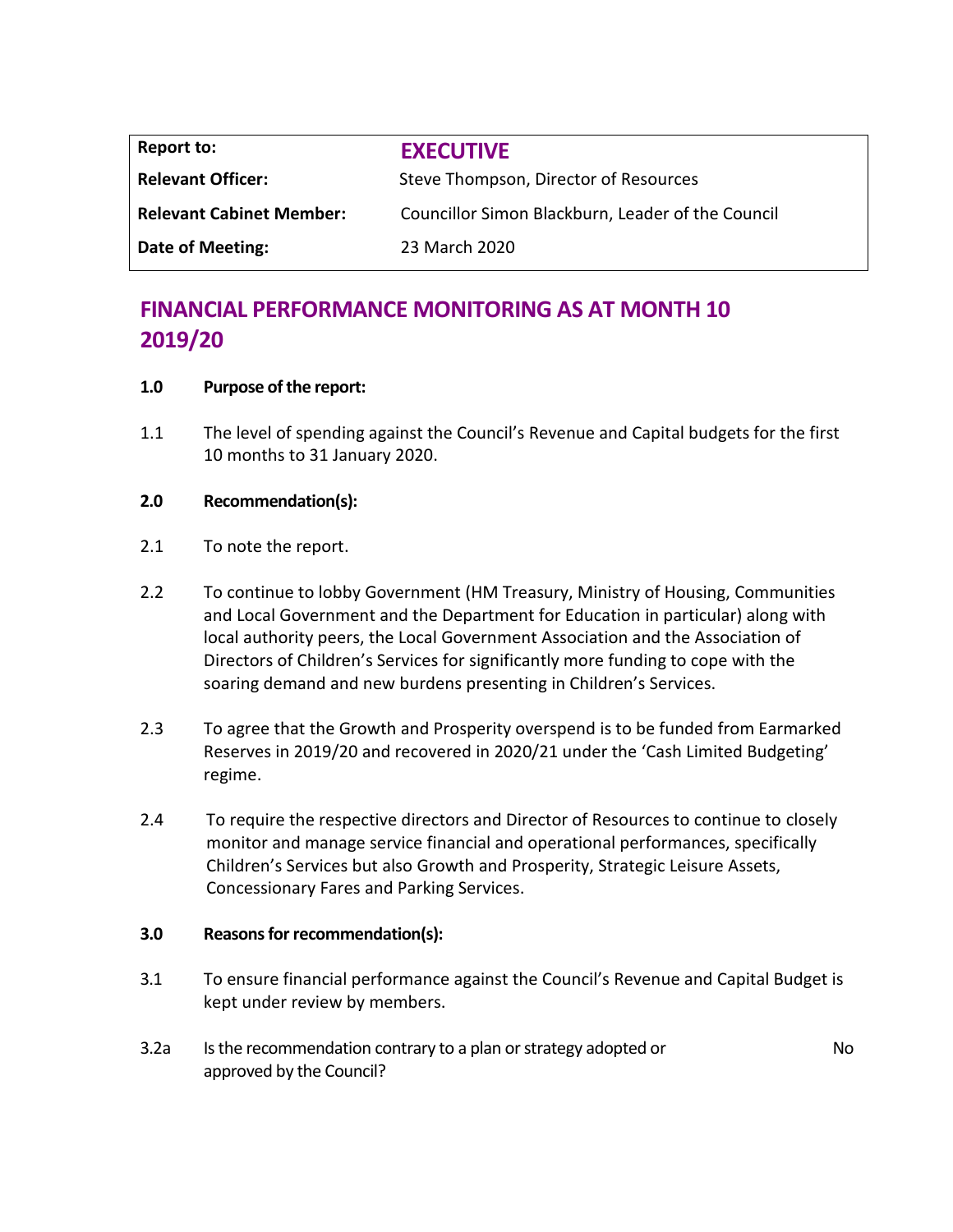- 3.2b Is the recommendation in accordance with the Council's approved budget?
- 3.3 Other alternative options to be considered:

None.

#### **4.0 Council Priority:**

4.1 The relevant Council Priority is: "The economy: Maximising growth and opportunity across Blackpool".

#### **5.0 Background Information**

- 5.1 See reports and appendices circulated to members under separate cover.
- 5.2 Does the information submitted include any exempt information? No

## 5.3 **List of Appendices:**

Report

Appendix 1 - Revenue Summary Appendix 2 - Schedule of Service forecast overspendings Appendix 3a - Chief Executive Appendix 3b - Governance and Partnership Services Appendices 3b/c - Ward Budgets Appendix 3d - Resources Appendix 3e – Communications and Regeneration Appendix 3f - Strategic Leisure Assets Appendix 3g – Growth and Prosperity Appendix 3h - Community and Environmental Services Appendix 3i - Adult Services Appendix 3j - Children's Services Appendix 3k - Public Health Appendix 3l - Budgets Outside the Cash Limit Appendix 4 - Capital Monitoring Appendix 5 - Cash Flow Summary Appendix 6 - General Fund Balance Sheet Summary

All circulated to members under separate cover

#### **6.0 Legal considerations:**

6.1 None.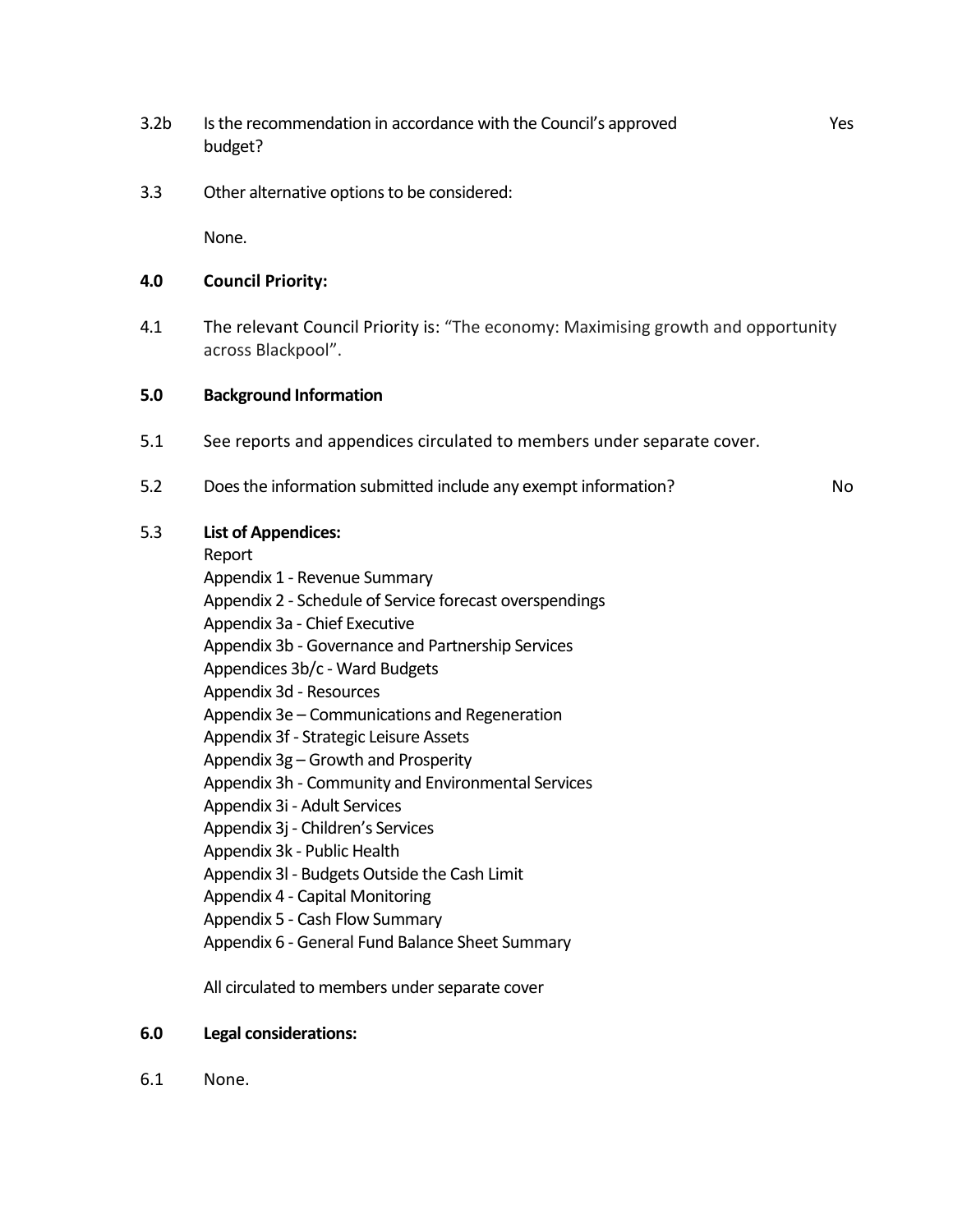#### **7.0 Human Resources considerations:**

7.1 See reports and appendices circulated to members under separate cover.

## **8.0 Equalities considerations:**

8.1 An Equalities Impact Assessment was produced as a part of the budget setting process and remains relevant.

## **9.0 Financial considerations:**

9.1 See reports and appendices circulated to members under separate cover.

### **10.0 Risk management considerations:**

10.1 Impact of financial performance on Council balances. Financial performance against approved Revenue and Capital budgets.

### **11.0 Ethical considerations:**

- 11.1 None.
- **12.0 Internal/ External Consultation undertaken:**
- 12.1 None.
- **13.0 Background papers:**
- 13.1 None.
- **14.0 Key decision information**:
- 14.1 Is this a key decision? No 14.2 If so, Forward Plan reference number: 14.3 If a key decision, is the decision required in less than five days? In the state of N/A 14.4 If **yes**, please describe the reason for urgency:

## **15.0 Call-in information:**

15.1 Are there any grounds for urgency, which would cause this decision to